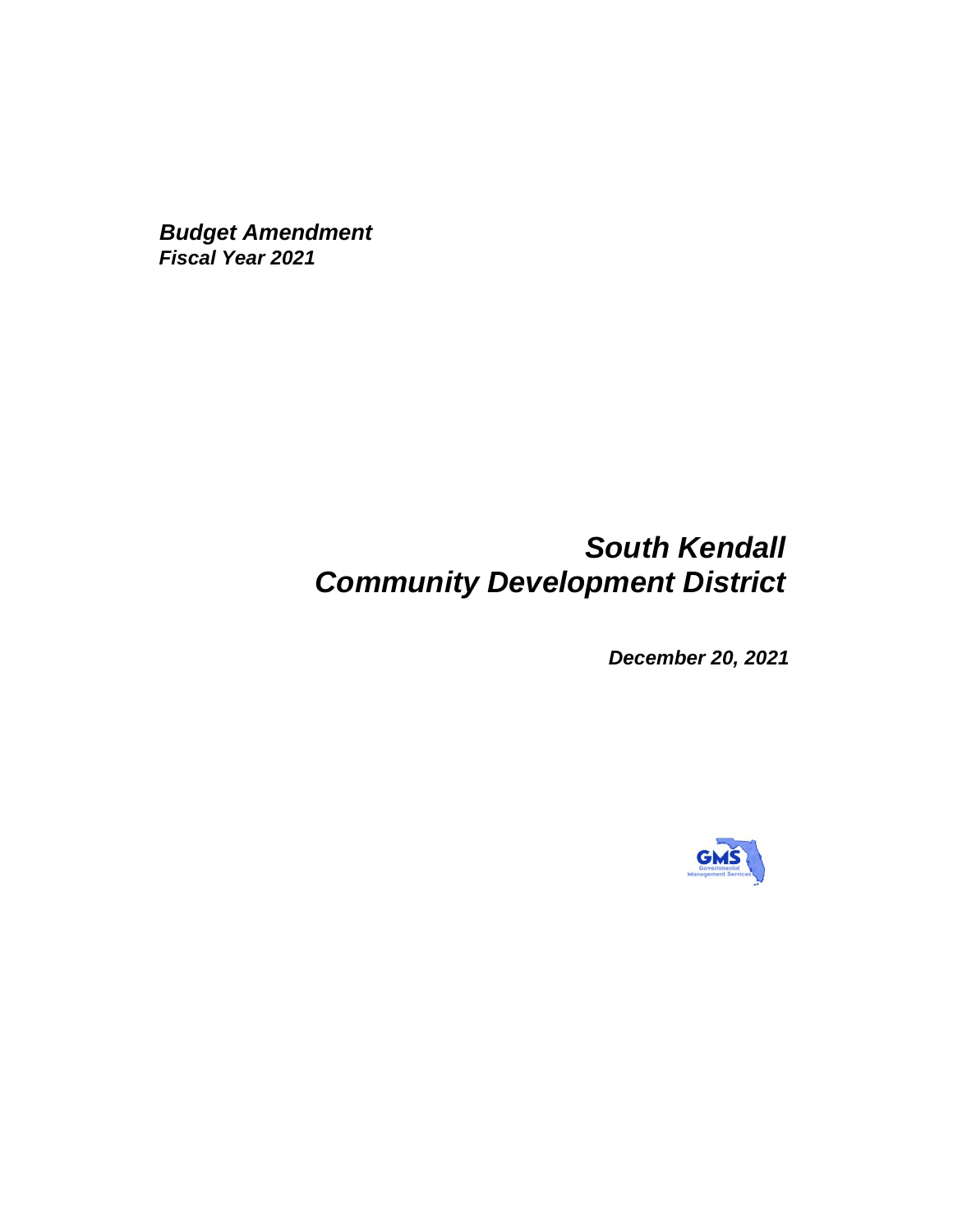## **South Kendall**

**Community Development District General Fund** 

| <b>Description</b>                | <b>Adopted</b><br><b>Budget</b><br>FY 2021 | <b>Actual</b><br><b>Thru</b><br>5/31/2021 | Projected<br><b>Next</b><br>4 Months | <b>Total</b><br>Projected<br>9/30/2021 | Amended<br><b>Budget</b><br>FY 2021 |
|-----------------------------------|--------------------------------------------|-------------------------------------------|--------------------------------------|----------------------------------------|-------------------------------------|
|                                   |                                            |                                           |                                      |                                        |                                     |
| <b>Revenues</b>                   |                                            |                                           |                                      |                                        |                                     |
| Carry forward                     | \$0                                        | \$139,560                                 | \$0                                  | \$139,560                              | \$158,049                           |
| Special Assessment - On Roll      | \$853,060                                  | \$826,756                                 | \$29,798                             | \$856,554                              | \$857,404                           |
| Interest Income                   | \$6,000                                    | \$718                                     | \$359                                | \$1,077                                | \$1,000                             |
| <b>Total Revenues</b>             | \$859,060                                  | \$967,034                                 | \$30,157                             | \$997,191                              | \$1,016,453                         |
| <b>Expenditures</b>               |                                            |                                           |                                      |                                        |                                     |
| <b>Administrative</b>             |                                            |                                           |                                      |                                        |                                     |
| <b>Supervisors Fee</b>            | \$5,000                                    | \$1,600                                   | \$2,000                              | \$3,600                                | \$3,800                             |
| <b>FICA Expenses</b>              | \$383                                      | \$122                                     | \$153                                | \$275                                  | \$291                               |
| <b>Engineering Fees</b>           | \$6,000                                    | \$0                                       | \$6,000                              | \$6,000                                | \$6,000                             |
| <b>Dissemination Agent</b>        | \$2,500                                    | \$1,667                                   | \$833                                | \$2,500                                | \$2,500                             |
| Arbitrage Rebate                  | \$2,750                                    | \$0                                       | \$2,750                              | \$2,750                                | \$2,750                             |
| <b>Attorney Fees</b>              | \$18,000                                   | \$4,953                                   | \$13,048                             | \$18,000                               | \$18,000                            |
| <b>Annual Audit</b>               | \$3,900                                    | \$3,900                                   | \$0                                  | \$3,900                                | \$3,900                             |
| <b>Trustee Fees</b>               | \$3,250                                    | \$0                                       | \$3,250                              | \$3,250                                | \$3,250                             |
| <b>Management Fees</b>            | \$49,389                                   | \$32,926                                  | \$16,463                             | \$49,389                               | \$49,389                            |
| <b>Computer Time</b>              | \$1,000                                    | \$667                                     | \$333                                | \$1,000                                | \$1,000                             |
| <b>Community Web Page</b>         | \$3,000                                    | \$2,000                                   | \$1,000                              | \$3,000                                | \$3,204                             |
| Telephone                         | \$150                                      | \$0                                       | \$150                                | \$150                                  | \$0                                 |
| Postage                           | \$500                                      | \$156                                     | \$344                                | \$500                                  | \$500                               |
| Printing & Binding                | \$1,250                                    | \$106                                     | \$1,144                              | \$1,250                                | \$1,250                             |
| Rentals & Leases                  | \$2,400                                    | \$1,600                                   | \$800                                | \$2,400                                | \$2,400                             |
| Insurance                         | \$26,582                                   | \$27,270                                  | \$0                                  | \$27,270                               | \$27,270                            |
| Legal Advertising                 | \$750                                      | \$129                                     | \$621                                | \$750                                  | \$750                               |
| Other Current Charges             | \$750                                      | \$580                                     | \$170                                | \$750                                  | \$1,000                             |
| <b>Office Supplies</b>            | \$250                                      | \$0                                       | \$250                                | \$250                                  | \$250                               |
| Dues, Licenses & Subscriptions    | \$175                                      | \$175                                     | \$0                                  | \$175                                  | \$175                               |
| <b>Total Administrative</b>       | \$127,979                                  | \$77,851                                  | \$49,309                             | \$127,159                              | \$127,679                           |
| <b>Maintenance</b>                |                                            |                                           |                                      |                                        |                                     |
| <b>Security Service</b>           | \$159,600                                  | \$107,146                                 | \$52,454                             | \$159,600                              | \$161,000                           |
| Landscape Maintenance             | \$88,124                                   | \$60,091                                  | \$31,813                             | \$91,904                               | \$91,904                            |
| Landscape-Ficus Fumigation        | \$9,000                                    | \$4,500                                   | \$4,500                              | \$9,000                                | \$9,000                             |
| Seasonal Landscape Maintenance    | \$36,000                                   | \$14,100                                  | \$21,900                             | \$36,000                               | \$36,000                            |
| <b>Tree Trimming</b>              | \$30,000                                   | \$138,450                                 | \$0                                  | \$138,450                              | \$138,450                           |
| Repairs and Maintenance           | \$40,000                                   | \$32,415                                  | \$7,585                              | \$40,000                               | \$45,000                            |
| Sprinkler Repairs and Maintenance | \$12,000                                   | \$12,984                                  | \$3,200                              | \$16,184                               | \$18,000                            |
| Storm Drain Maintenance           | \$0                                        | \$56,797                                  | \$0                                  | \$56,797                               | \$56,797                            |
| Contingency                       | \$5,175                                    | \$0                                       | \$5,175                              | \$5,175                                | \$5,000                             |
| <b>Capital Reserve</b>            | \$24,084                                   | \$0                                       | \$0                                  | \$0                                    | \$0                                 |
| <b>Total Maintenance</b>          | \$403,983                                  | \$426,483                                 | \$126,627                            | \$553,110                              | \$561,151                           |